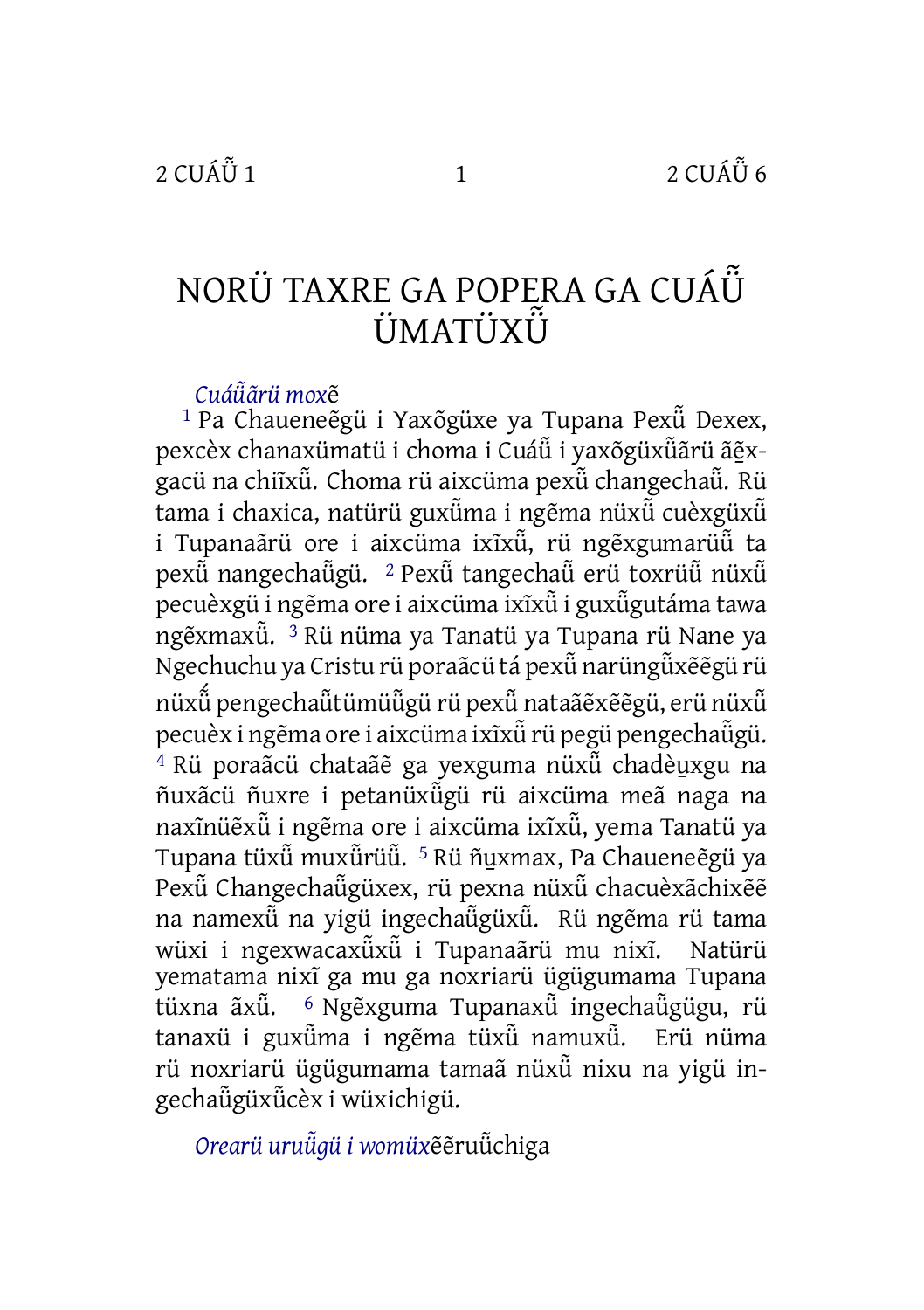<sup>7</sup> Guxü̃wama i ñoma i naãnewa rü nanaxĩãne i muxü̃ma i womüxẽẽruüşü ixĩgüxü. Rü nüxü nixuchigagü na tama Tupana duü̃xü̃xü̃yaxĩxẽẽxü̃ga Ngechuchu ya Cristu. Rü ngẽma ngẽmaãcü idexaxũ, rü wüxi i womüxẽẽruũ nixĩ, rü Cristuarü uwanü nixĩ. <sup>8</sup> ¡Ipexuãẽgü na taxúema pexü̃ womüxẽẽgüxü̃cèx rü na tama natücèxma yiĩxü̃cèx i tórü puracü! ¡Natürü meã peyaxõgüama na aixcüma penayaxuxü̃cèx i guxü̃ma i ngẽma Tupana pexna ãxchaü̃xü̃! 9 Rü yíxema nangupetüxéexé ga yema Cristu tüxü ngúexééxü, rü tama aixcüma Tupanaxü̃ tacuèx. Natürü yíxema tama nüxna íchoxü̃xẽ ga yema Cristu tüxü̃ngúexẽẽxü̃, rü aixcüma nüxü̃tacuèx ya Tanatü ya Tupana rü Nane ya Ngechuchu. <sup>10</sup> Rü ngẽxguma chi wüxi i duũxũ petanüwa nguxgu rü tama yema Cristu tüxü ngúexẽẽxümaã pexü nangúexẽẽgu, rü ¡tãũtáma penayaxu i pechiü̃wa rü bai i nüxü̃perümoxẽgü! <sup>11</sup> Erü ngẽxguma wüxie tümachiü̃wa nayauxgu, rü tananaãeraxu rü natanüxu tügü tixîxee nawa i ngẽma norü chixexü̃.

### *Cuáü̃ãrü ore ga nawa iyacuáxü̃*

<sup>12</sup> Choxü̃ ́ nangẽxma i muxü̃ma i to i ore i pemaã nüxü̃chixuxchaü̃xü̃. Natürü tama chanaxwèxe na ñaã poperawa pemaã nüxü chixuxũ, erü paxa tá petanüwa íchayadauxchaü̃na chomatama pemaãxü̃chi nüxu chixuxü̃cèx na ngẽmaãcü wüxigu aixcüma itaãẽgüxü̃cèx.  $13$  Rü ngẽma nuã natanüwa changẽxmax $\ddot{\tilde{u}}$  i yaxõgüx $\ddot{\tilde{u}}$  i peeneẽgü ixīgüxü̃ i Tupana dexuņ rü pexu narümoxẽgü. Rü ngẽxĩcatama nixĩ i chorü ore i pemaã nüxü̃chixuxü̃. Rü nuãma pexna,

Cuáü̃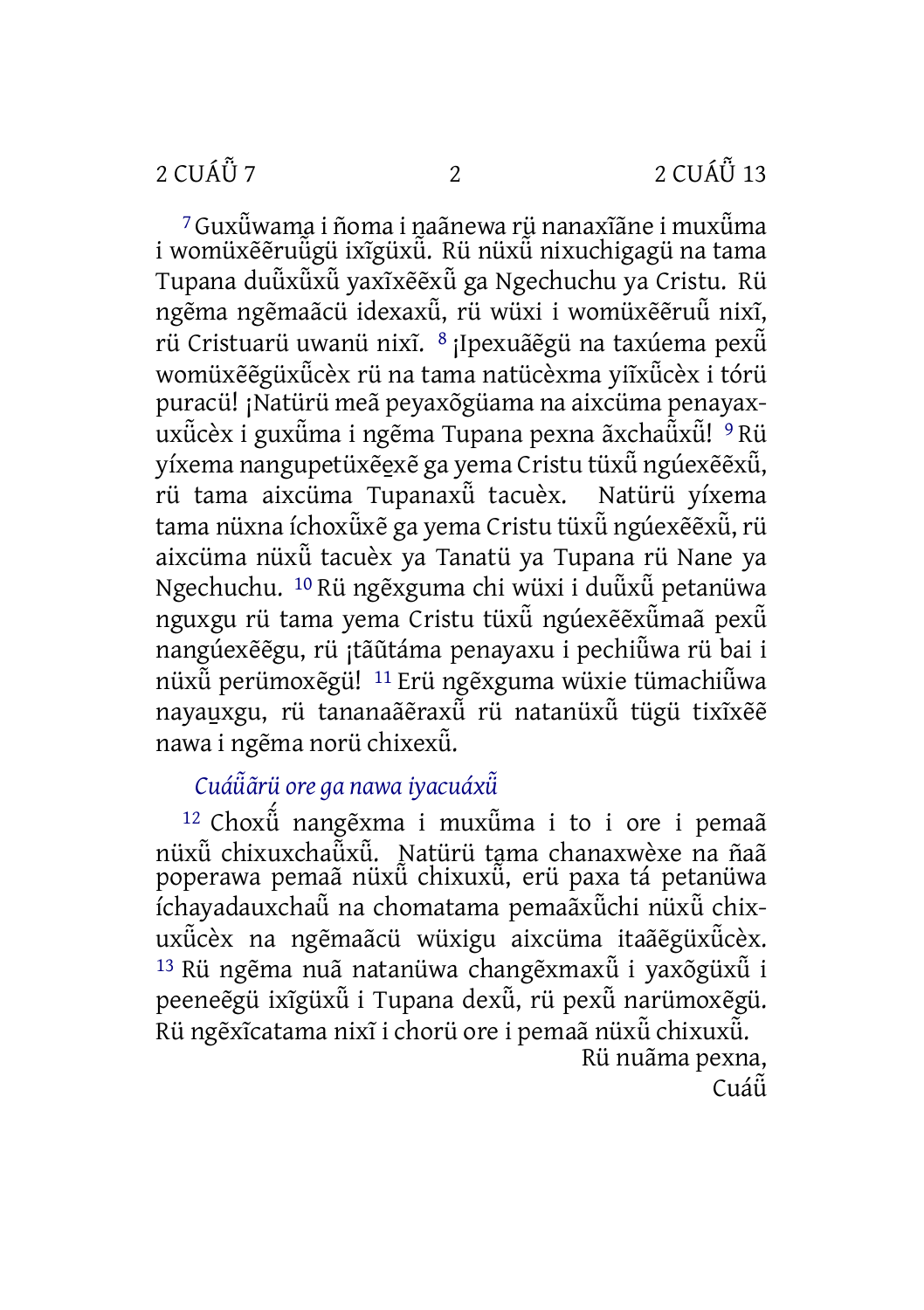3

#### Tupanaarü Ore i Tórü Cori ya Ngechuchu ya Cristuchiga New Testament in Ticuna (PE:tca:Ticuna)

copyright © 2008 Wycliffe Bible Translators, Inc.

Language: Ticuna

Translation by: Wycliffe Bible Translators, Inc.

**Ticuna** 

tca

Peru

## Copyright Information

© 2008, Wycliffe Bible Translators, Inc. All rights reserved. This translation text is made available to you under the terms of the Creative [Commons](http://creativecommons.org/licenses/by-nc-nd/4.0/) License: [Attribution-Noncommercial-No](http://creativecommons.org/licenses/by-nc-nd/4.0/) Derivative Works. (http:// creativecommons.org/licenses/by-nc-nd/3.0/) In addition, you have permission to port the text to different file formats, as long as you do not change any of the text or punctuation of the Bible.

You may share, copy, distribute, transmit, and extract portions or quotations from this work, provided that you include the above copyright information:

You must give Attribution to the work.

You do not sell this work for a profit.

You do not make any derivative works that change any of the actual words or punctuation of the Scriptures.

Permissions beyond the scope of this license may be available if you contact us with your request.

The New Testament

in Ticuna

© 2008, Wycliffe Bible Translators, Inc. All rights reserved.

This translation is made available to you under the terms of the Creative Commons Attribution-Noncommercial-No Derivatives license 4.0.

You may share and redistribute this Bible translation or extracts from it in any format, provided that:

You include the above copyright and source information.

You do not sell this work for a profit.

You do not change any of the words or punctuation of the Scriptures.

Pictures included with Scriptures and other documents on this site are licensed just for use with those Scriptures and documents. For other uses, please contact the respective